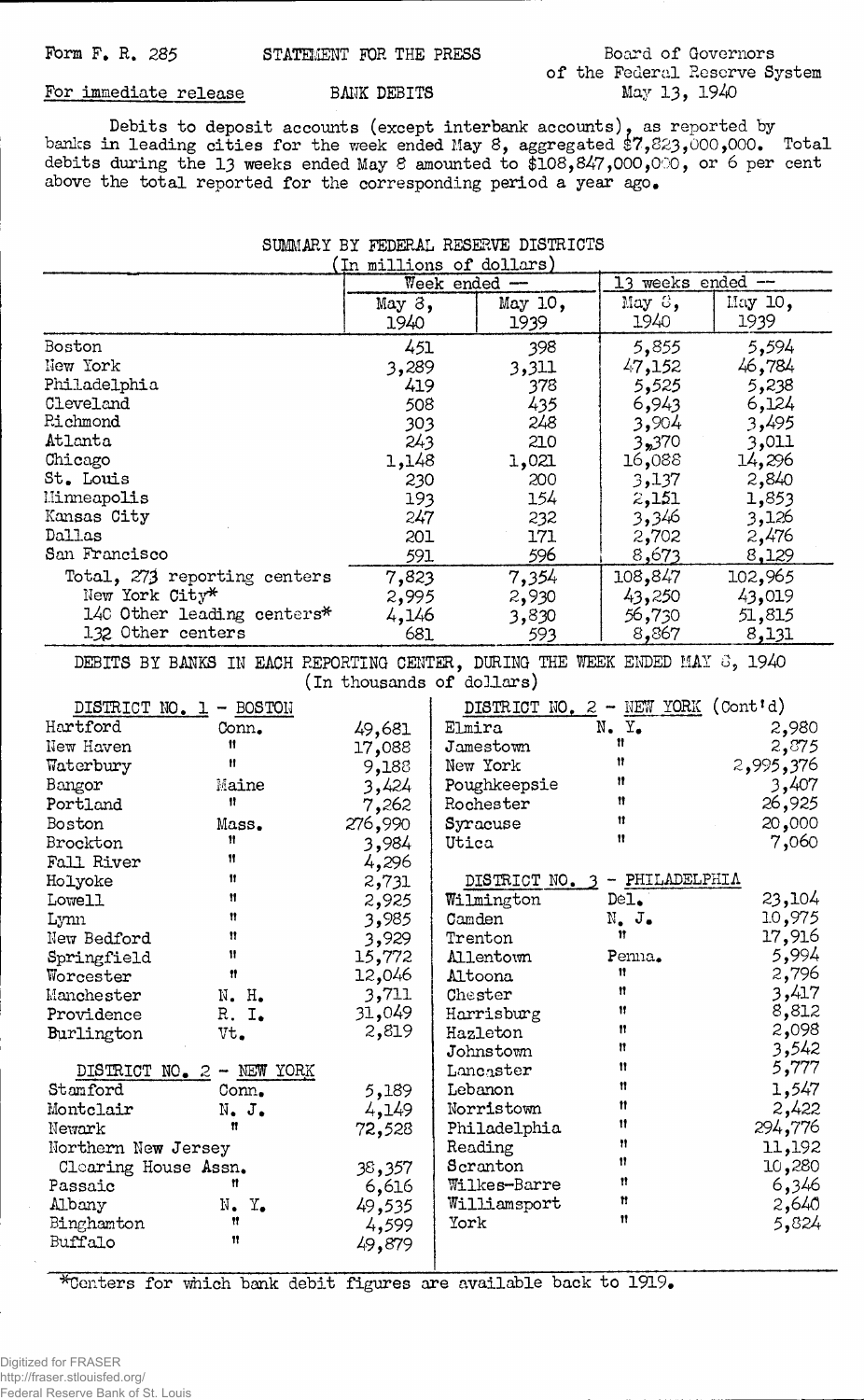Form F. R. 285-a

DEBITS BY BANKS IN EACH REPORTING CENTER, DURING THE WEEK ENDED MAY 8, (In thousands of dollars) 1940

|                              | DISTRICT NO. 4 - CLEVELAND          |                | DISTRICT NO. 6 - ATLANTA (Cont'd) |              |                 |
|------------------------------|-------------------------------------|----------------|-----------------------------------|--------------|-----------------|
| Lexington                    | $xy_{\bullet}$                      | 4,912          | <b>Albany</b>                     | Ga.          | 1,256           |
| Akron                        | Ohio                                | 13,673         | Atlanta                           | Ħ            | 48,583          |
| Canton                       | Ħ                                   | 7,620          | Augusta                           | Ħ            | 4,602           |
| Cincinnati                   | $^{\bullet}$                        | 72,265         | Brunswick                         | Ħ            | 807             |
| Cleveland                    | n                                   | 121,946        | Columbus                          | 11           | 4,223           |
| Columbus                     | 11                                  | 45,188         | Elberton                          | 11           | 298             |
| Dayton                       | Ħ                                   | 17,759         | Macon                             | Ħ            | 3,645           |
| Hamilton                     | Ħ                                   | 2,669          | Newnan                            | Ħ            | 437             |
| Lima                         | Ħ                                   | 3,167          | Savannah                          | $^{\bullet}$ | 6,830           |
| Lorain                       | 11                                  | 1,178          | Valdosta                          | $^{\bullet}$ | 1,017           |
| Middletown                   | Ħ                                   | 2,968          | New Orleans                       | La.          | 52,503          |
| Springfield                  | Ħ                                   | 4,041          | Hattiesburg                       | Miss.        | 1,119           |
| Steubenville                 | Ħ                                   | 2,102          | Jackson                           | n            |                 |
| Toledo                       | 11                                  | 27,072         | Meridian                          | Ħ            | 2,819           |
| $\texttt{W}$ arren           | Ħ                                   | 2,267          | Vicksburg                         | Ħ            | 2,136<br>9,732  |
| Youngstown                   | Ħ                                   | 10,226         | Chattanooga                       | Tenn.        | 6,748           |
| Zanesville                   | n                                   | 1,916          | Knoxville                         | Ħ            | 19,364          |
| Butler                       | Pa.                                 | 2,366          | Nashville                         | 11           |                 |
| Erie                         | 11                                  | 6,598          |                                   |              |                 |
| Franklin                     | Ħ                                   | 716            | DISTRICT NO. 7 - CHICAGO          |              | 2,621           |
| Greensburg                   | Ħ                                   | 1,611          | Aurora                            | I.1.<br>Ħ    | 3,023           |
| Homestead                    | Ħ                                   | 1,042          | Bloomington                       | Ħ            | 3,908           |
| Oil City                     | Ħ                                   | 2,347          | Champaign-Urbana                  | Ħ            | 652,981         |
| Pittsburgh                   | n                                   | 146,182        | Chicago                           | Ħ            | 2,285           |
| Wheeling                     | $W_{\bullet}$ Va.                   | 5,969          | Danville<br>Decatur               | Ħ            | 4,564           |
|                              |                                     |                | Elgin                             | Ħ            | 1,789           |
| DISTRICT NO. 5               | - RICHMOND<br>D. C.                 | 69,254         | Moline                            | π            | 2,098           |
| Washington<br>Baltimore      | $Md_{\bullet}$                      | 83,879         | Peoria                            | 11           | 14,426          |
| Cumberland                   | Ħ                                   | 2,089          | Rockford                          | 11           | 5,909           |
| Hagerstown                   | Ħ                                   | 2,067          | Springfield                       | n            | 6,108           |
| Asheville                    | IJ.<br>$\mathbf{C}$ .               | 2,676          | Fort Wayne                        | Ind.         | 7,485           |
| Charlotte                    | Ħ                                   | 13,798         | Gary                              | Ħ            | 3,505           |
| Durham                       | Ħ                                   | 7,025          | Hammond                           | 11           | 2,059           |
| Greensboro                   | n                                   | 4,666          | Indianapolis                      | Ħ            | 48,825          |
| Raleigh                      | П                                   | 9,773          | South Bend                        | Ħ            | 9,712           |
| Wilmington                   | Ħ                                   | 2,570          | Terre Haute                       | n            | 5,609           |
| Winston-Salem                | Ħ                                   | 9,529          | Cedar Rapids                      | <b>Towa</b>  | 6,497           |
| Charleston                   | s.<br>$\mathbb{C}_{\bullet}$        | 4,418          | Clinton                           | Ħ            | 1,429           |
| Columbia                     | Ħ                                   | 6,033          | Davenport                         | Ħ            | 5,069<br>24,887 |
| Greenville                   | Ħ                                   | 4,621          | Des Moines                        | n            | 2,440           |
| Spartanburg                  | 11                                  | 2,468          | Dubuque                           | Ħ            | 2,626           |
| Danville                     | Va.                                 | 1,785          | Mason City                        | Ħ<br>Ħ       | 1,162           |
| Lynchburg                    | n                                   | 3,382<br>2,478 | Muscatine                         | n            | 8,708           |
| Newport News                 | Ħ                                   | 11,532         | Sioux City                        | 11           | 4,688           |
| Norfolk                      | n                                   | 1,078          | Waterloo                          | liich.       | 989             |
| Portsmouth                   | Ħ                                   | 34,029         | Adrian                            | Ħ            | 2,867           |
| Richmond                     | Ħ<br>11                             | 7,503          | Battle Creek<br>Bay City          | Ħ            | 2,400           |
| Roanoke                      |                                     | 11,962         | Detroit                           | Ħ            | 194,705         |
| Charleston                   | Π.<br>Va.<br>Ħ                      | 4,003          | Flint                             | Ħ            | 5,148           |
| Huntington                   |                                     |                | Grand Rapids                      | 11           | 12,236          |
|                              | ATLANTA<br>$\overline{\phantom{a}}$ |                | Jackson                           | Ħ            | 3,256           |
| DISTRICT NO. 6<br>Birmingham | Ala.                                | 20,296         | Kalamazoo                         | 11           | 5,373           |
| Dothan                       | Ħ                                   | 664            | Lansing                           | Ħ            | 5,716           |
| Mobile                       | n                                   | 9,272          | Saginaw                           | Ħ            | 5,151           |
| Montgomery                   | Ħ                                   | 6,203          | Green Bay                         | $W_1$ s.     | 3,243           |
| Jacksonville                 | FLa.                                | 18,686         | Manitowoc                         | 11.          | 1,591           |
| iliami                       | n                                   | 12,450         | Milwaukee                         | Ħ            | 64,223          |
| Pensacola                    | Ħ                                   | 2,220          | Oshkosh                           | Ħ            | 1,897           |
| Tampa                        | n                                   | 6,711          | Sheboygan                         | Ħ            | 3,772           |

 $\mathcal{A}$